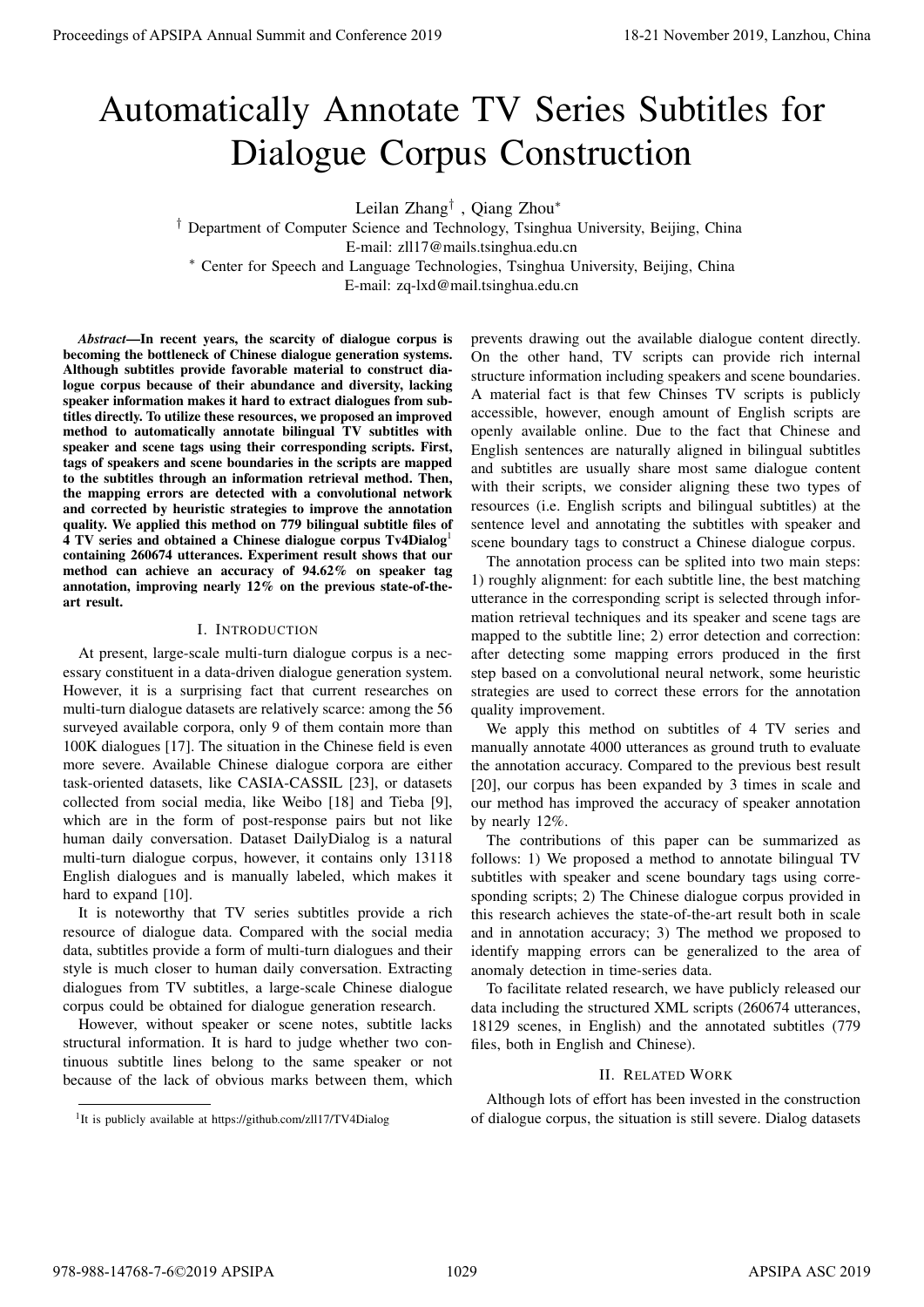such as Ubuntu [12] and restaurant reservation datasets [3] are large in scale but their conversations are single-turn and taskoriented, which limits the range of their application fields. Dialogue datasets like Switchboard [15] and OpenSubtitles [19] often contain more than 150 turns in one conversation, which are too disperse to grasp the main topic. Compared with the above-mentioned English datasets, the Chinese dialogue datasets are even more insufficient. Chinese spoken dialogue datasets like CSDC [8] and CASIA-CASSIL [23] are usually small-scale and domain-specific. Question-Answering datasets like Douban [22], InsuranceQA [7] and Weibo [18] are collected from social media, whose conversational pattern is different from daily life.

As a huge potential resource, movie and TV subtitles and their scripts have been explored for different purposes. Researches on extracting structure of scripts [5] [13] [2] [11] mostly attempts to match specific patterns of movie scripts. [21] has been successfully extracted conversations from more than 900 movie scripts.

Early researches on script-subtitles alignment usually adopted dynamic programming algorithm to search an optimal path between two sequences and detect an optimal alignment between them [4][6][14]. [11] employed sentence aligners to annotate speaker tags from movie scripts to subtitles. However, they didn't publicly release their data. [20] used information retrieval techniques to solve this alignment task and build a parallel corpus on TV series Friends. In their work, TF-IDF indicator is adopted to measure the similarity and a sliding window is imposed to make the annotation more accurate. They finally achieved an accuracy of 81.79% on speaker annotation and 98.64% on scene boundary annotation.

In terms of building the corpus, TV series have two main advantages over movies. On the one hand, due to the age of production, most public English movie scripts have no corresponding Chinese subtitles. On the other hand, compared with TV series's scripts' uniformity, the diversity of their formats makes it much harder to expand the movie scripts dataset. Therefore, we only dealt with subtitles of TV series instead of those of movies.

## III. ALIGN SCRIPTS AND SUBTITLES

We collected scripts of 4 TV series (Castle<sup>2</sup>, Friends<sup>3</sup>, *House*<sup>4</sup> and *The Big Bang Theory*<sup>5</sup> (*TBBT*)) and their corresponding subtitles<sup>6</sup> from Internet. Since the script is a semistructured text, they must be parsed before the data can be utilized. Scripts of each TV series have their own format features. Generally, there are three kinds of elements in TV series scripts : 1) scene heading, which usually contains strings like 'Scene', 'INT', 'EXT' etc., marks the start of a scene and can be adopted to indicate the scene boundary; 2) speaker name, which usually appears at the begin of a line

and followed by a colon; 3) dialogue content, which usually follows a speaker name and lasts until the end of the line. In this paper, a scene is defined as all the contents between two adjacent scene headings, and an utterance is defined as a speaker with its corresponding speaking content, Figure 1 displays a snapshot of a script taken from *TBBT* Season 2 Episode 8 (S02E08).

Sheldon: Oh look, Saturn 3 is on. 그 그 사람들은 그 사람들은 그 사람들은 그 사람들을 지르며 그 사람들을 지르며 그 사람들을 지르며 그 사람들을 지르며 그 사람들을 지르며 그 사람들을 지르며 그 사람들을 지르며 그 사람들을 지르며 . The contract of the contract of the contract of the contract of the contract of the contract of the contract of the contract of the contract of the contract of the contract of the contract of the contract of the contrac . The set of the set of the set of the set of the set of the set of the set of the set of the set of the set of the set of the set of the set of the set of the set of the set of the set of the set of the set of the set of Leonard: Compromise. Watch Babylon 5.    - !  $\blacksquare$  . The set of the set of the set of the set of the set of the set of the set of the set of the set of the set of the set of the set of the set of the set of the set of the set of the set of the set of the set of the  "   + -, ,-!

 

Fig. 1. Excerpt of a raw script

According to those features, we can design parsers to extract the above-mentioned elements. The algorithm in this section is more engineering. First, it will filter out all action instructions and scene descriptions (usually enclosed in parentheses). Then, it will scan the script line by line and use different patterns to detect specific elements. Once a scene heading was detected, it will end the previous scene and start a new scene. Finally, those transformed utterances will be output as XML (Extensible Markup Language) format.

```
\langleutterance uid="1-1">
                                                                                                                                                                                \frac{1}{2} \frac{1}{2} \frac{1}{2} \frac{1}{2} \frac{1}{2} \frac{1}{2} \frac{1}{2} \frac{1}{2} \frac{1}{2} \frac{1}{2} \frac{1}{2} \frac{1}{2} \frac{1}{2} \frac{1}{2} \frac{1}{2} \frac{1}{2} \frac{1}{2} \frac{1}{2} \frac{1}{2} \frac{1}{2} \frac{1}{2} \frac{1}{2} \langleutterance uid="1-2">
                                                                                                                                                                                recovered to the contract of the contract of the contract of the contract of the contract of the contract of the contract of the contract of the contract of the contract of the contract of the contract of the contract of t
                                                                                                                                                                                    . The contract of the contract of the contract of the contract of the contract of the contract of the contract of the contract of the contract of the contract of the contract of the contract of the contract of the contrac
                                                                                                                                                                                \langle/content>
                                                                                                                                                                            \langleutterance uid="1-3">
                                                                                                                                                                                -
-

                                                                                                                                                                                      where the contract of the contract of the contract of the contract of the contract of the contract of the contract of the contract of the contract of the contract of the contract of the contract of the contract of the cont
                                                                                                                                                                                \langle/content>
                                                                                                                                                                            \langleutterance uid="1-4">
                                                                                                                                                                                -
-

                                                                                                                                                                                      ( -

$ !  )
 -
 -
* $
                                                                                                                                                                                \langle/content>
                                                                                                                                                                            \langleutterance uid="1-5">
                                                                                                                                                                                    peaker>Leonard</speaker>
                                                                                                                                                                                <content>Compromise. Watch Babylon 5. </content>
Proceedings of APSIPA Annual Summit at China 2019 11.<br>
and the main three conference 2019 11. The main conference 2019 11. The main conference 2019 11. The main conference 2019 12. The main conference 2019 12. The main co
```


Figure 2 displays the processed format of the above script in Figure 1, in which the  $\langle$  scene $\rangle$  tag stands for a scene boundary, the id attribute means its index number. The <utterance> tag marks a dialogue utterance, its uid attribute indicates its order number in a scene, for example, uid= '4-3', means that this utterance is the 3rd utterance of the 4th scene. Therefore, two utterances with same prefix of their uid (eg. 5-6 and 5- 2) are within a same scene. In a script of an episode, every

<sup>2</sup>http://dustjackets.wikifoundry.com/page/Transcripts

<sup>3</sup>https://fangj.github.io/friends

<sup>4</sup>https://clinic-duty.livejournal.com/

<sup>5</sup>https://bigbangtrans.wordpress.com/

<sup>6</sup>http://assrt.net/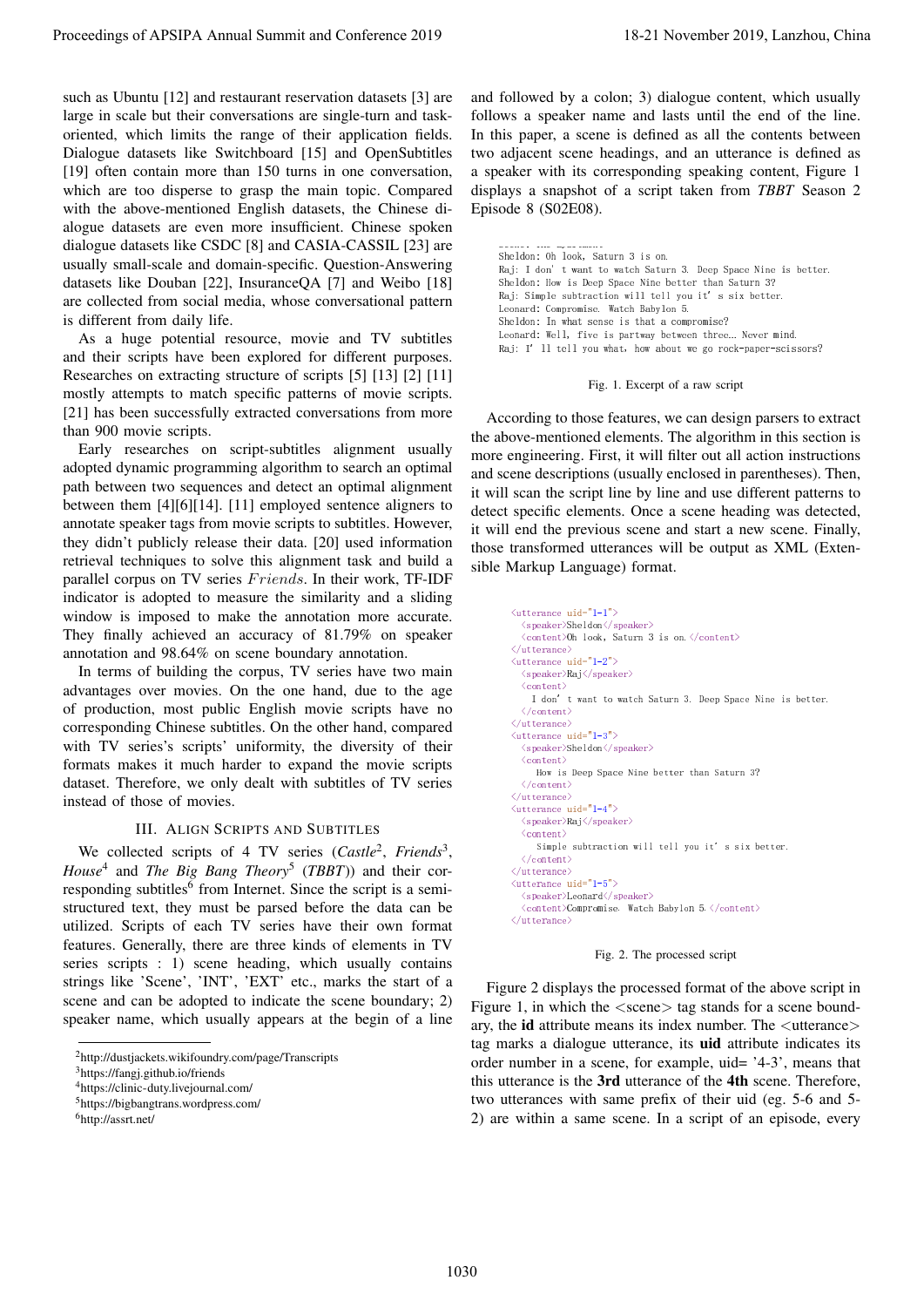utterance owns a unique uid and every uid attribute can be used to represent an utterance. Therefore, once known the corresponding uid of a subtitle line, the speaker name then can be determined and projected to the subtitle line.

Subtitles are structured in blocks, each of which is composed of a text content line and a timestamp line. In our paper, subtitle line refers to the text content line.

Generally, utterances in script can not always match the subtitle line exactly. Modification, deletion or actors' impromptu performance could all produce the differences between script utterances and subtitle lines. Considering the case that a long utterance in a script could be split into several short subtitle lines or the case that two short utterances in the script could be merged into a single subtitle line, the correspondence from a script to a subtitle might be one-to-one, one-to-many or manyto-one.

Therefore we consider handling this problem using information retrieval techniques. Utterances in scripts are taken as documents and each subtitle line is treated as a query, the task is to select the best matching utterance (a document) for the subtitle line (the query) and project the utterance's **uid** to the subtitle line. To be specific, BM25 is employed as the score function to measure the relevance between a document and a query [16].

In practice, we choose ElasticSearch<sup>7</sup> (an open source search engine) for the indexing and search task, and annotate the subtitle line with uid of its best match utterance in the script. Figure 3 displays two snapshots of the annotated subtitles (taken from Friends S02E08 and TBBT S02E11 respectively), uids are wrapped with two brackets at the begining of subtitle lines.



Fig. 3. Examples of annotated subtitles

## IV. ERROR DETECTION AND CORRECTION

## *A. Error Analysis*

As mentioned aboved, the fact that differences in both content and format between subtitles and their corresponding scripts would increase the difficulty of alignment, phenomena such as tranformed expressions, repeated dialogue content, short text may lead to alignment errors occurring during the mapping process.

In genereal, the mapping error is caused because there exists such utterance, which has the highest similarity with the mismatched subtitle line owing to its tokens and length. For example, When a long utterance in a script is splited into several lines in a subtitle, and there exists another similar but shorter utterance in the script, then the shorter utterance may have higher similarity with the queried subtitle line since the shorter length makes higher term frequency. Figure 4 shows such error case: the first subtitle line ("Peter?") in the left blue box should have matched the utterance (uid="14-7") in the bottom right blue box which contains 6 tokens, while it is actually mapped to the utterance (uid="7-7) in the top right red box since the latter contains only one token "Peter". (Friends S03E24)



Fig. 4. Mapping Error Case I

These mapping errors would result in a situation that wrong uids will be placed among correct annotated uids. As the left snapshot in Figure 3 shows, uid tags appearing in the blue box indicates that the whole tag sequence of a subtitle is actually an approximately ordered array of number pairs. However, the mapping errors will lead to inconsistence: the blue box in the right snapshot of Figure 3 is a tag sequence contains alignment errors, and the red boxes point out the wrong projected **uids**, the whole sequence is  $(\langle 3-46 \rangle, \langle 2-7 \rangle, \langle 3-7 \rangle)$  $47\rangle$ ,  $\langle 3-48\rangle$ ,  $\langle 3-4\rangle$ ,  $\langle 3-49\rangle$ ], according to the tag context, uid appearing in the first red box should be  $\langle 3-46 \rangle$  or  $\langle 3-47 \rangle$  while it is  $\langle 2-7 \rangle$  in reality and **uid** appearing in the second red box should be  $\langle 3-48 \rangle$  or  $\langle 3-49 \rangle$  while it appears as  $\langle 3-4 \rangle$  actually. Therefore, uid tags extracted from the annotated subtitles can be considered as increasing point pairs series, and mapping errors which usually leads to inconsistency can be treated as anomaly in the series. Then this task can be handled with two main steps: first, tag sequence will be feed into a model and anomalies will be detected and substituted with a special tag  $\langle 0,0 \rangle$ ; second, those special tags will be restored using some strategies according to their tag context. Procedure of APSIPA Annual Summit at the size of APSIPA Annual Summit and Conference 2019, Lanzhou, China 1031<br>
and the process an unitary Theoretic and Conference 2019, Lanzhou and Conference 2019, Lanzhou and Conference

## *B. Error Detection*

Since the uid tag sequence is an almost ordered sequence, an intuitive method is to calculate its difference sequence and

<sup>7</sup>https://www.elastic.co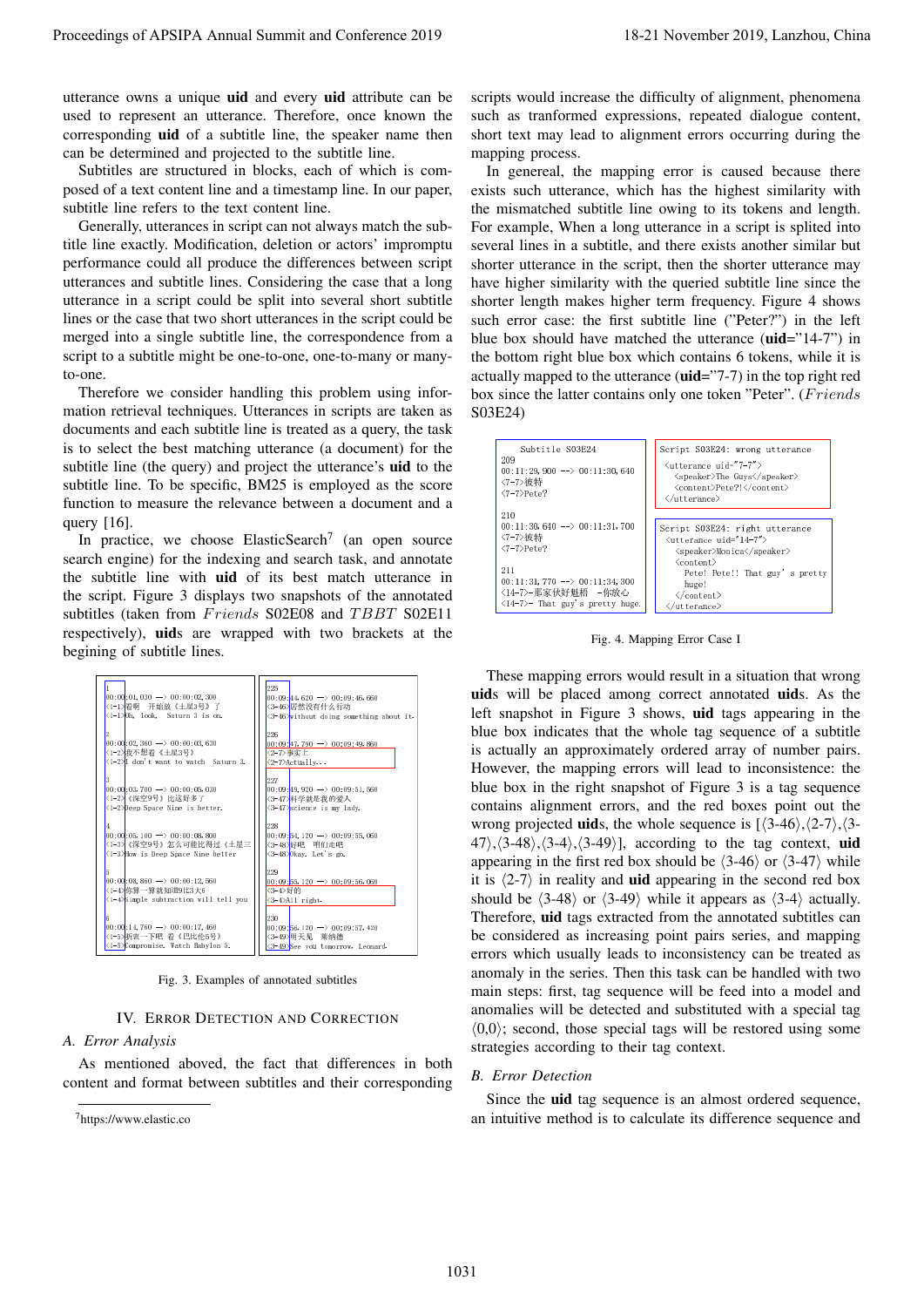detect the positions whose differences are abnormally larger than others'. We attempted to impose a sliding window to handle this task. However, the size of the window became a problem: if the size was set too small, the window could be covered by a segment of continuous wrong uid tags, then it cannot correct any one of them; if the size was set too large, there might be several segments of wrong uid tags in the window and it cannot tell which are outliers or not. The difficulty of this problem is the wrong tags should be detected according to the right ones, however, those right tags cannot be recognized unless the pattern of the sequence was known. Therefore, this problem could be handled as sequence modeling task.

Temporal Convolutional Networks (TCN for short), which beat RNN on 11 standard sequence modeling tasks and achieve 10 the-state-of-the-art results [1], uses the convolutional operation to deal with sequence modeling problems. Compared with RNN, the convolutional architecture allows TCN compute in parallel and results in a faster speed. TCN is designed with two features: 1) its output has the same length as the input ; 2) it only uses the past information and there's no leakage from the future to past. Those features make it a suitable model for this anomaly detection task. A classifier based on TCN can be used to classify whether a uid tag in a sequence is a normal tag or an anomaly. Figure 5 displays the architecture of our detection model. The input is a uid sequences, each dimension of the uid is taken as one channel of the input layer. The network has 8 hidden layers and its kernel size is set as 7 empirically, for the reason that the length of a continuous anomaly segment is usually no more than 7. The output is a binary array with the same length as the uid tag sequence, and the anomalies would be labeled with 1. For example, in Figure 5 the uid  $\langle 3-2 \rangle$  highlighted with red color in the input sequence is an anomaly tag, so the network outputs 1 to demonstrate its classification result. Proceeding of APSIPA Annual Summit at the Summit and Equation 1.12-13 November 2019 18-21 November 2019 2012 November 2019 2012 November 2019 2012 November 2019 2012 November 2019 2012 November 2019 2012 November 2019 201



Fig. 5. Architecture of Error Detection Model.

This detection model is a supervised learning method, which requires labeled training data. To tackle the problem of lacking training data, we decided to artificially generate the training data, which is as close to the real data as possible, specifically, to ensure that they have same distribution on the number and lengths of scenes in a tag sequence. Since the first and the second dimension of a **uid** stands for the index of a scene

# Algorithm 1 Generate Ordered Sequence

Input:  $s\mu$ ,  $s\sigma$ ,  $u\mu$ ,  $u\sigma$ Output: Tag Sequence with Order

1: Let  $lst = [$  |. 2: Let  $sMax = Normal(s\mu, s\sigma)$ 3: while  $sMax < 2$  do 4:  $sMax = Normal(s\mu, s\sigma)$ 5: end while 6: for  $sid = 0$  to  $sMax - 1$  do 7:  $sid = sid + 2$ 8:  $uMax = Normal(u\mu, u\sigma)$ 9: while  $uMax < 2$  do 10:  $uMax = Normal(u\mu, u\sigma)$ 11: end while 12: Let  $tmp = []$ 13: **for**  $uid = 0$  to  $uMax - 1$  **do** 14:  $tmp = tmp + [[sid,uid + 1]]$ 15: end for 16:  $uLst = uLst + tmp$ 17: end for 18: return  $uLst$ 

in a tag sequence and the index of an utterance in a scene respectively, the maximum value of this first dimension is equal to the number of scenes in a tag sequence and the length of a scene is equal to the maximum value of the second dimension of **uids** in this scene. Given the number of scenes in a sequence and the length's range for each scene, we can produce an ordered tag sequence automatically. Therefore, we made statistics to estimate the distributions of uid in different TV series.

parameters:  $s\mu$ ,  $s\sigma$ ,  $u\mu$ ,  $u\sigma$ , meaning the mean value and the Figure 6 displays the statistical results. The plots on the first column correspond to the number of scenes per script and the plots on the second column correspond to the lengths of scenes (the numbers of utterances per scene). The results show that the two indicators of the 4 TV series all approximate normal distributions. And it illustrates the reasonability of the normal distribution assumption in Algorithm I. According to the mean value and the standard variance of the scenes' numbers and lengths shown in Figure 6, sequences which have the same statistical features with real tag sequences can be generated using Algorithm I. The algorithm receives 4 standard variance of the number and the lengths of scenes respectively. The algorithm also uses two while loops to ensure that the sequence it produced contains more than 2 scenes.

> Compared with real tag data, those sequences are strictly ordered without inconsistency. Therefore, anomalies should be added intentionally into the sequences. According to section 4.1, the formation of mapping errors means that some **uids** are placed at wrong positions and some of them are even misplaced for several times. To imitate this process, techniques such as switching two randomly chosen uids, repeatedly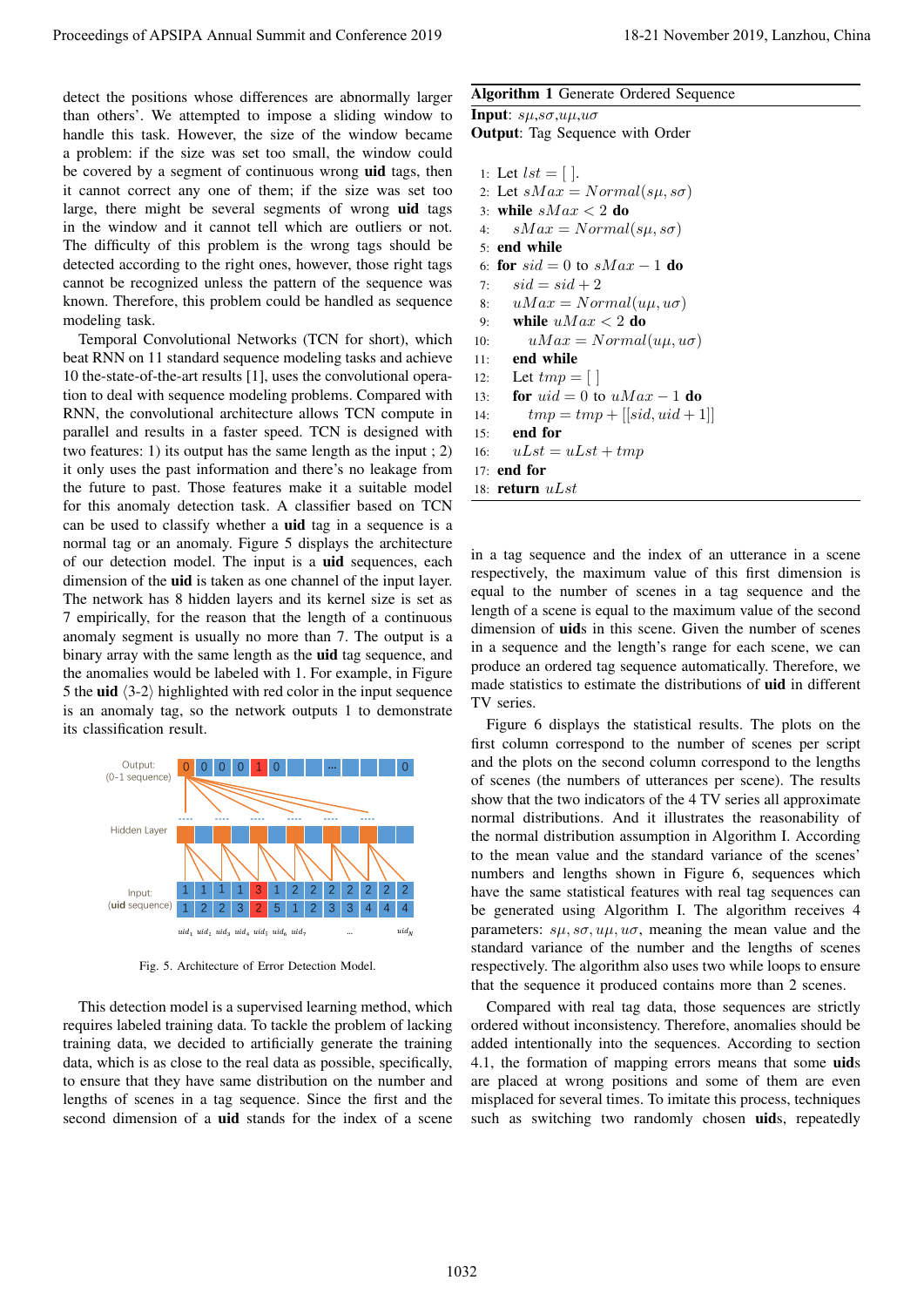inserting a uid for multiple times are utilized to imitate anomalies in real tag data. Labels are constructed simultaneously: when an anomaly is added into a sequence, the anomaly's corresponding label will be set as one. For each TV series, we constructed the corresponding training set containing 200K sequences to train its error detection model.



Fig. 6. The distribution of the number and lengths of the 4 TV series' scenes

## *C. Error Correction*

To correct the detected anomalies in the sequence, another TCN model has been established using the similar method described above, however, experiment result shows it might change some right uids into wrong ones due to the continuous property of the neural network. Therefore, a heuristic algorithm is proposed to rebuild the sequence with detected anomalies. The algorithm uses several strategies to rebuild the identified errors:

1) if the anomaly tag is an isolated point, it will be replaced with its front or back point's **uid** according to whether it located at the boundary or at the internal area of a



Fig. 7. Several cases for correction algorithm

- 2) if the anomaly tags form a continuous segment which are totally in the interal of a scene, they will be substitued directly by same number of points which are calculated using linear interpolation algorithm;
- 3) if the anomaly tags form a continuous segment and the segment intersects with two scenes, the back part will be replaced by progressively decreased point pairs, then the front part then will be calculated by interpolation algorithm.

Figure 7 enumerates several cases and their correction results using these strategies.

Combine the well-trained TCN and the correction algorithm, mapping errors could be detected and corrected. Then both the speaker tags and **uid** sequence can be annotated to subtitles. If a uid created by the correction algorithm cannot be found in original script, its speaker name would be replaced by the previous one. Figure 8 shows the corrected subtitle appearing in Figure 3.

## V. EXPERIMENTS AND RESULTS

We first conducted experiment to estimate the capability of the TCN model. An independent test set is constructed under the same generation algorithm. Evaluation shows that this model can achieve a F1 score of 0.97 on the test set.

We also measure the ability of this heuristic algorithm with restoring accuracy:  $acc = n/len$ , where *n* is the number of same uid tags between the restored sequence and the original one, and len is the tag sequence's length. In our case, the algorithm achieves an average restoring accuracy of 0.95.

Applying the method to all the subtitles of the four TV series, we finally obtained 779 structured scripts and 779 annotated Chinese-English subtitles containing 18129 scenes. The main statistics are presented in Table I and Table II.

The validation dataset is constructed as follows: for each TV series, we select a subtitles from each season and manually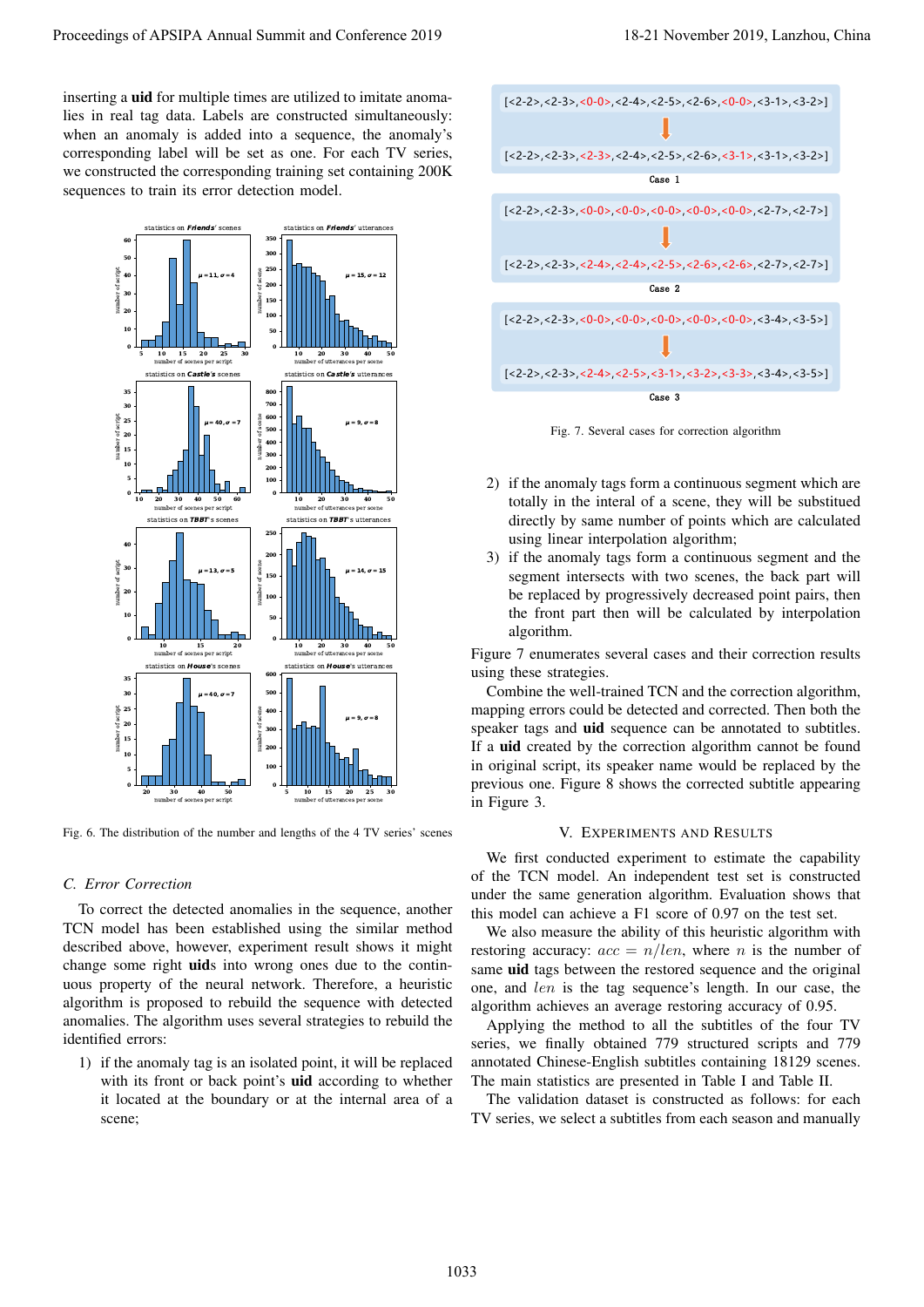annotated 100 lines per subtitle file with speaker and uid tags according to their corresponding scripts. For example, for TV series *TBBT*, subtitles of S01E01, S02E02, ..., S10E10 were chosen, and for the *i*th subtitle S*0i*E*0i*, the lines range from 1 to 100 were manually labeled. Automatic annotation results are then compared to these manually annotated tags to evaluate the accuracy on utterances and scene boundaries respectively. Experiment results are displayed in Table III and Table IV in detail.

In TableIII, a noteworthy point is that the ratio of right mapped tags are all higher than 80% with BM25 only, which gives chance to correct those mapping errors according to the right ones. Although our method can correctly align most of the subtitle lines with their corresponding utterances, the cases that two short utterances are merged into one single subtitle line still cannot be handled, and such cases acount for 0.037 in all subtitle lines. Other possible reasons why this method cannot completely correct all the mapping errors are: 1) there exist differences between the distribution of the artificially generated training data and that of the real tag sequences; 2) the restoring strategy is heuristic, which possibly deviates from the practical situation. Proceedings of APSIPA Annual Summit at Conference 2019<br>
account of the summit and conference 2019, and the summit and conference 2019 18-21 November 2019, and the summit and conference 2019, and the summit and conference

TABLE I STATISTICS OF THE CORPUS

| Item                                | Size   |
|-------------------------------------|--------|
| Total num of structured scripts     | 779    |
| Total num of scenes                 | 18129  |
| Total num of utterances             | 260674 |
| Average num of scenes per script    | 23     |
| Average num of utterances per scene | 14     |

TABLE II STATISTICS OF THE 4 TV SERIES' SCRIPTS

|                  | thht  | house | friends | castle |
|------------------|-------|-------|---------|--------|
| num of episodes  | 225   | 164   | 227     | 163    |
| num of scenes    | 2839  | 5652  | 3499    | 6139   |
| num of uttrances | 50161 | 69380 | 59859   | 81274  |
| num of speakers  | 484   | 1039  | 691     | 2074   |
| spkrs per scene  | 3.56  | 3.00  | 3.47    | 3.30   |
| avg uttr length  | 11.23 | 11.37 | 10.13   | 12.29  |

According to [20], using TF-IDF as weighting factor along with moving window strategy to align script utterances and subtitle lines of *Friends* can achieve 81.79% and 98.64% on utterance and scene annotation accuracy respectively. Our experiment on the same TV series *Friends* shows that only using BM25 as rank function without error correct procedure or other strategies can achieve an accuracy of 85.2% on utterance and 93.3% on scene boundaries, which indicates that BM25 is more powerful in short text query than TF-IDF. The evaluation of this method was also carried out on other three TV series and it achieved an average accuracy of 84.4% on utterance.

| $00:00:01.030 \longrightarrow 00:00:02.300$<br><1-1, She 1don> 看啊 开始放《土星3号》了<br>(1-1.Sheldon) Oh. look. Saturn 3 is on.   | 225<br>$00:09:44.620 \longrightarrow 00:09:46.660$<br>〈3-46, Davi d〉居然 没有什么行动<br><3-46, David> without doing something |  |
|---------------------------------------------------------------------------------------------------------------------------|------------------------------------------------------------------------------------------------------------------------|--|
| $00:00:02,360 \longrightarrow 00:00:03,630$<br>〈1-2, Raj〉我不想看《土星3号》<br><1-2, Rai>I don't want to watch Saturn 3           | 226<br>$00:09:47,790 \longrightarrow 00:09:49,860$<br><3-47.Leonard>事实上<br><3-47.Leonard> Actually                     |  |
| $00:00:03.700 \longrightarrow 00:00:05.030$<br>〈1-2,Raj〉《深空9号》 比这好多了<br>(1-2.Rai)Deep Space Nine is better.               | 227<br>$00:09:49.920 \longrightarrow 00:09:51.560$<br>〈3-47. Leonard〉科学就是我的爱人<br><3-47. Leonard> science is my lady.   |  |
| 4<br>$00:00:05,100 \longrightarrow 00:00:08,800$<br><1-3, She ldon>《深空9号》怎么可能比得过<br>≺1-3, Sheldon> How is Deep Space Nine | 228<br>$00:09:54.120 \longrightarrow 00:09:55.060$<br>〈3-48, Penny〉好吧 - 咱们走吧<br><3-48, Penny> Okay, Let's go.          |  |

#### Fig. 8. Subtitles with corrected annotation

TABLE III AVERAGE ANNOTATION ACCURACY ON UTTERANCE

|              | <b>TRRT</b> | Friends | Castle | House |
|--------------|-------------|---------|--------|-------|
| <b>TFIDE</b> | 0.825       | 0.818   | 0.793  | 0.776 |
| BM25         | 0.887       | 0.852   | 0.812  | 0.809 |
| $BM25+TCN$   | 0.949       | 0.933   | 0.952  | 0.951 |

TABLE IV AVERAGE ANNOTATION ACCURACY ON SCENE BOUNDARIES

|              | <b>TRRT</b> | Friends | Castle | House |
|--------------|-------------|---------|--------|-------|
| <b>TFIDE</b> | 0.952       | 0.986   | 0.936  | 0.932 |
| <b>BM25</b>  | 0.943       | 0.962   | 0.926  | 0.934 |
| BM25+TCN     | 0.992       | 0.989   | 0.975  | 0.983 |

The accuracy on utterance is calculated as  $m_u/n_u$ , where  $m<sub>u</sub>$  denotes the number of right annotated utterance, and  $n_u$  denotes the total number of utterances in a subtitle. The accuracy on scene boundaries is computed as  $m_s/n_s$ , where  $m<sub>s</sub>$  and  $n<sub>s</sub>$  denote the number of right annotated scene boundaries and the total number of scene boundaries in a subtitle respectively.

The result shows that tag sequence through the correction process can achieve a 94.62% accuracy on the utterance, which is 10.62% higher than that without denoising procedure, indicating the effectiveness of our error correction method.

## VI. CONCLUSION

This paper expanded the research work conducted by [20] on both the scale and quality of data. We built a dialogue corpus annotated with scene and speaker tags using TV subtitles. Through the method proposed in this paper, we moved out annotation errors effectively and obtained a dialogue corpus with 18129 dialogues and 260674 utterances. Researches in the field of dialogue system could be benefit from this corpus.

## ACKNOWLEDGMENT

We would like to give thanks to the administrator of the website assrt.net<sup>8</sup> for the help of providing the mirror of their subtitle database.

<sup>8</sup>http://assrt.net/